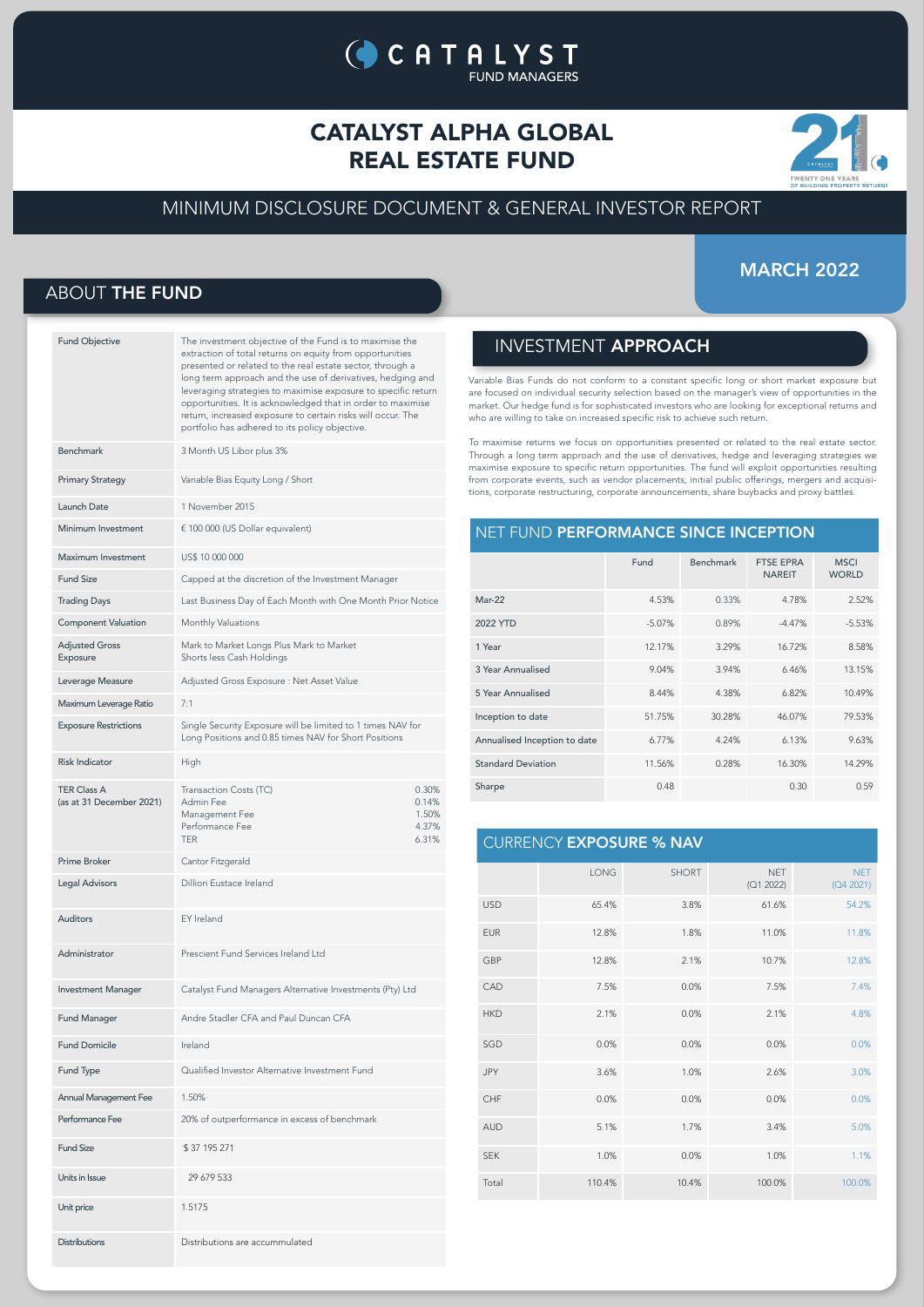# CATALYST ALPHA GLOBAL REAL ESTATE FUND

## MINIMUM DISCLOSURE DOCUMENT & GENERAL INVESTOR REPORT

| FUND MONTHLY RETURNS |          |          |           |       |          |          |          |          |          |          |          |            |                  |
|----------------------|----------|----------|-----------|-------|----------|----------|----------|----------|----------|----------|----------|------------|------------------|
| Year                 | Jan      | Feb      | Mar       | Apr   | May      | Jun      | Jul      | Aug      | Sep      | Oct      | Nov      | <b>Dec</b> | Annual<br>Return |
| 2015                 |          |          |           |       |          |          |          |          |          |          | $-0.41%$ | $-0.25%$   | $-0.66%$         |
| 2016                 | $-3.46%$ | $-0.10%$ | 7.72%     | 0.19% | $-0.34%$ | 0.24%    | 2.03%    | $-1.99%$ | $-0.77%$ | $-4.20%$ | $-0.71%$ | 2.77%      | 0.87%            |
| 2017                 | $-0.60%$ | 2.11%    | $-0.49%$  | 1.26% | 1.93%    | 0.69%    | 0.87%    | $-0.30%$ | 0.18%    | 1.42%    | 3.73%    | 1.48%      | 12.90%           |
| 2018                 | 1.72%    | $-6.10%$ | 2.64%     | 2.22% | $-0.86%$ | 1.86%    | 2.15%    | $-0.19%$ | $-0.11%$ | $-2.77%$ | 0.75%    | $-5.53%$   | $-4.62%$         |
| 2019                 | 6.40%    | 1.52%    | 0.40%     | 1.04% | $-1.19%$ | $-0.35%$ | $-1.26%$ | 0.35%    | 1.78%    | 2.39%    | 0.62%    | $-0.08%$   | 12.00%           |
| 2020                 | 0.30%    | $-2.55%$ | $-12.26%$ | 6.20% | 0.14%    | 3.78%    | 4.54%    | 1.18%    | $-2.98%$ | $-1.44%$ | 8.74%    | 3.09%      | 7.31%            |
| 2021                 | $-0.82%$ | 2.29%    | 2.80%     | 4.90% | 1.44%    | 0.63%    | 4.47%    | 1.70%    | $-5.78%$ | 6.12%    | $-2.58%$ | 6.62%      | 23.24%           |
| 2022                 | $-5.73%$ | $-3.63%$ | 4.53%     |       |          |          |          |          |          |          |          |            | $-5.07%$         |

## SECTOR EXPOSURE % NAV

| <b>CATEGORY</b>       | LONG   | <b>SHORT</b> | <b>NET</b><br>(Q1 2022) | <b>NET</b><br>(Q4 2021) |
|-----------------------|--------|--------------|-------------------------|-------------------------|
| Apartments            | 13.5%  | 0.0%         | 13.5%                   | 15.1%                   |
| Student Housing       | 1.3%   | 0.0%         | 1.3%                    | 1.9%                    |
| Single Family Housing | 5.8%   | 0.0%         | 5.8%                    | 4.6%                    |
| Manufactured Housing  | 6.0%   | 0.0%         | 6.0%                    | 6.0%                    |
| Industrial            | 22.1%  | 0.0%         | 22.1%                   | 22.4%                   |
| Storage               | 7.4%   | 0.0%         | 7.4%                    | 7.1%                    |
| Towers                | 2.3%   | 0.0%         | 2.3%                    | 2.5%                    |
| Data Centres          | 1.2%   | 0.0%         | 1.2%                    | 0.9%                    |
| Office                | 3.3%   | 2.1%         | 1.2%                    | 2.6%                    |
| Lab Space             | 2.3%   | 0.0%         | 2.3%                    | 1.3%                    |
| Health Care           | 5.9%   | 0.0%         | 5.9%                    | 9.1%                    |
| Diversified           | 2.3%   | 1.5%         | 0.7%                    | 1.8%                    |
| Hotels                | 0.0%   | 0.0%         | 0.0%                    | 0.3%                    |
| Malls                 | 2.6%   | 0.6%         | 2.0%                    | 6.1%                    |
| <b>Strip Retail</b>   | 5.1%   | 0.0%         | 5.1%                    | 4.9%                    |
| Net Lease             | 1.4%   | 0.0%         | 1.4%                    | 2.8%                    |
| Gaming Net Lease      | 3.0%   | 0.0%         | 3.0%                    | 3.2%                    |
| Real Estate Equity    | 85.5%  | 4.2%         | 81.3%                   | 92.6%                   |
| <b>Bonds</b>          | 0.0%   | 6.0%         | $-6.0%$                 | $-6.4%$                 |
| Cash                  | 24.9%  | 0.2%         | 24.7%                   | 13.8%                   |
| Total                 | 110.4% | 10.4%        | 100.0%                  | 100.0%                  |

### CURRENCY EXPOSURE % NAV



## CONTACT DETAILS

PORTFOLIO MANAGER: Catalyst Fund Managers Alternative Investments (Pty) Ltd 4th Floor Protea Place, Protea Road, Claremont, Cape Town, South Africa

PO Box 44845, Claremont, 7735 Cape Town Website: www.catalyst.co.za<br>Email: mail@catalyst.co.za mail@catalyst.co.za Financial Services Provider License 47363 (Category 2A approved)

### CUSTODIAN BANK/DEPOSITARY:

Northern Trust Ireland Georges Court, 54 - 62 Townsend Street, Dublin 2, Ireland

#### REPRESENTATIVE OFFICE:

Prescient Management Company (RF) (Pty) Ltd, Registration number: 2002/022560/07 Physical address: Prescient House, Westlake Business Park, Otto Close, Westlake, 7945

- Postal address: PO Box 31142, Tokai, 7966. Telephone number: 0800 111 899
- E-mail address: info@prescient.co.za Website: www.prescient.co.za

ISSUE DATE: 29 APRIL 2022

# IMPORTANT INFORMATION

#### ALTERNATIVE INVESTMENT FUND MANAGER

### Management Company:

 Prescient Global Qualified Investor Fund ICAV, Physical address: 35 Merrion Square East, Dublin 2, D02 KH30 Postal address: 33 Sir John Rogerson's Quay, Dublin 2, Ireland Telephone number: 00 353 1 676 6959 E-mail: info@prescient.ie Website: www.prescient.ie

Administrator:

 Prescient Fund Services (Ireland)Ltd. 35 Merrion Square East, Dublin 2, D02 KH30, Postal address: 33 Sir John Rogerson's Quay, Dublin 2, Ireland Telephone number: 00 353 1 676 6959 E-mail: info@prescient.ie Website: www.prescient.ie

Catalyst Fund Managers Alternative Investments (Pty) Ltd is an Authorised Financial Services Provider No. 47363 (South Africa). The information contained in this document is confidential, privileged and only for the information of the intended recipient<br>and may not be used, published or redistributed without the prior written consent of Catalyst Fu accuracy or completeness of any information, facts and/or opinions contained therein. Catalyst, its subsidiaries, the directors,<br>employees and agents cannot be held liable for the use of and reliance of the opinions, estim may fall as well as rise. Investments in equities are subject to market risk and, potentially, to exchange rate risk. This document<br>is for information only and does not constitute advice or solicitation for funds.